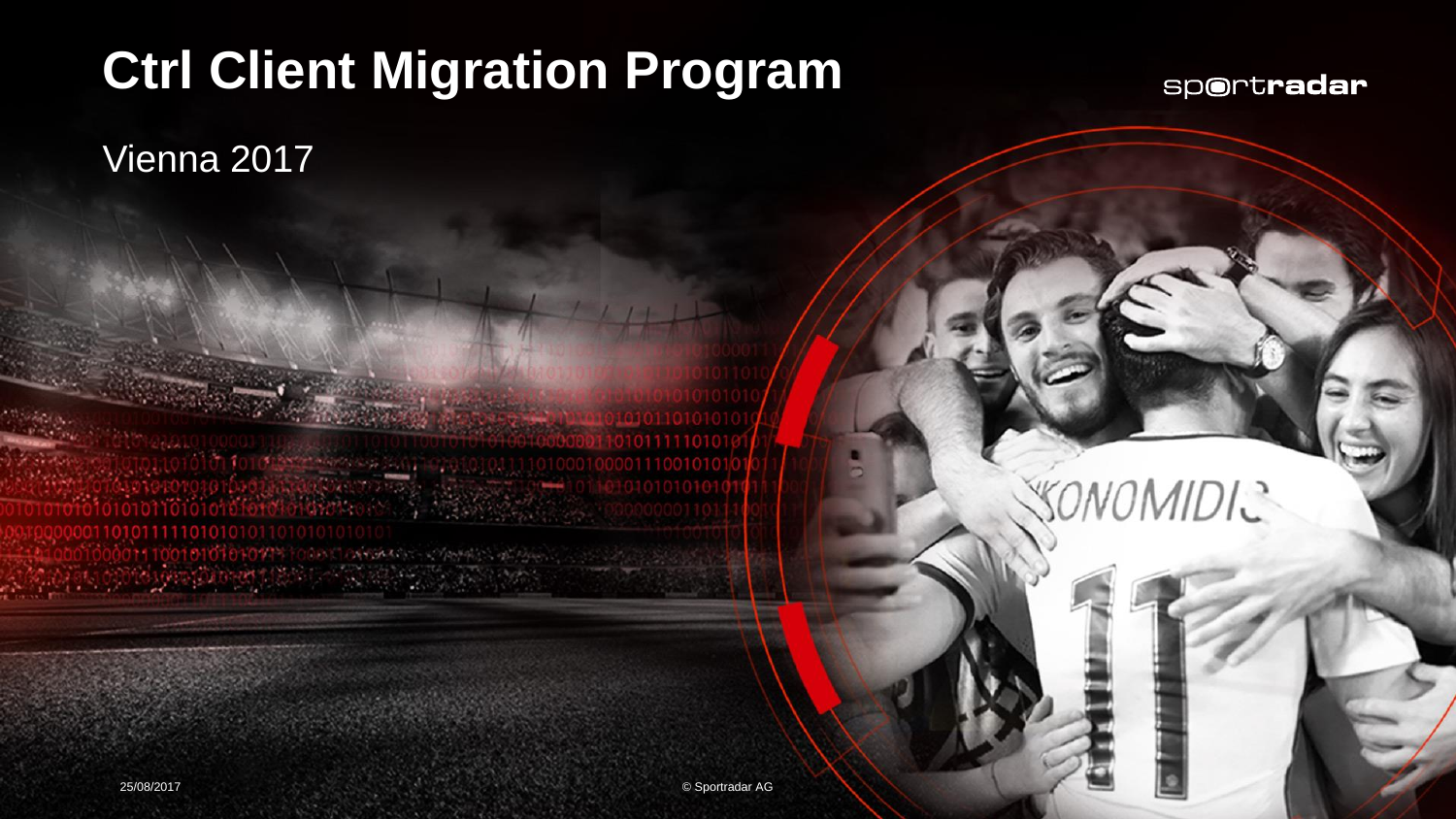## **What you get with Ctrl on Legacy Feed**

- **New Interfaces for Monitoring** with improved usability
- **New and faster alerts** with new Alert Score concept, Alert Tournament Factors and new alert handling flows
- **New Alerting Console**
- **Bookmaker Weights** for intelligent calculation of odds averages and alerts
- **Improved Odds Crawlers**
- **User Interaction Tracking on alert actions**
- **New Interfaces for Monitoring** with new usability
- **New Live Data Client**
- **New Live Booking Calendar**
- **New Live Chat** with Wiki and advanced support service
- **BLT = Betradar Legacy Tool button Directing back to Betradar** features if not yet available in Ctrl
- **Key Configuration** is done in Betradar.com via BLT link

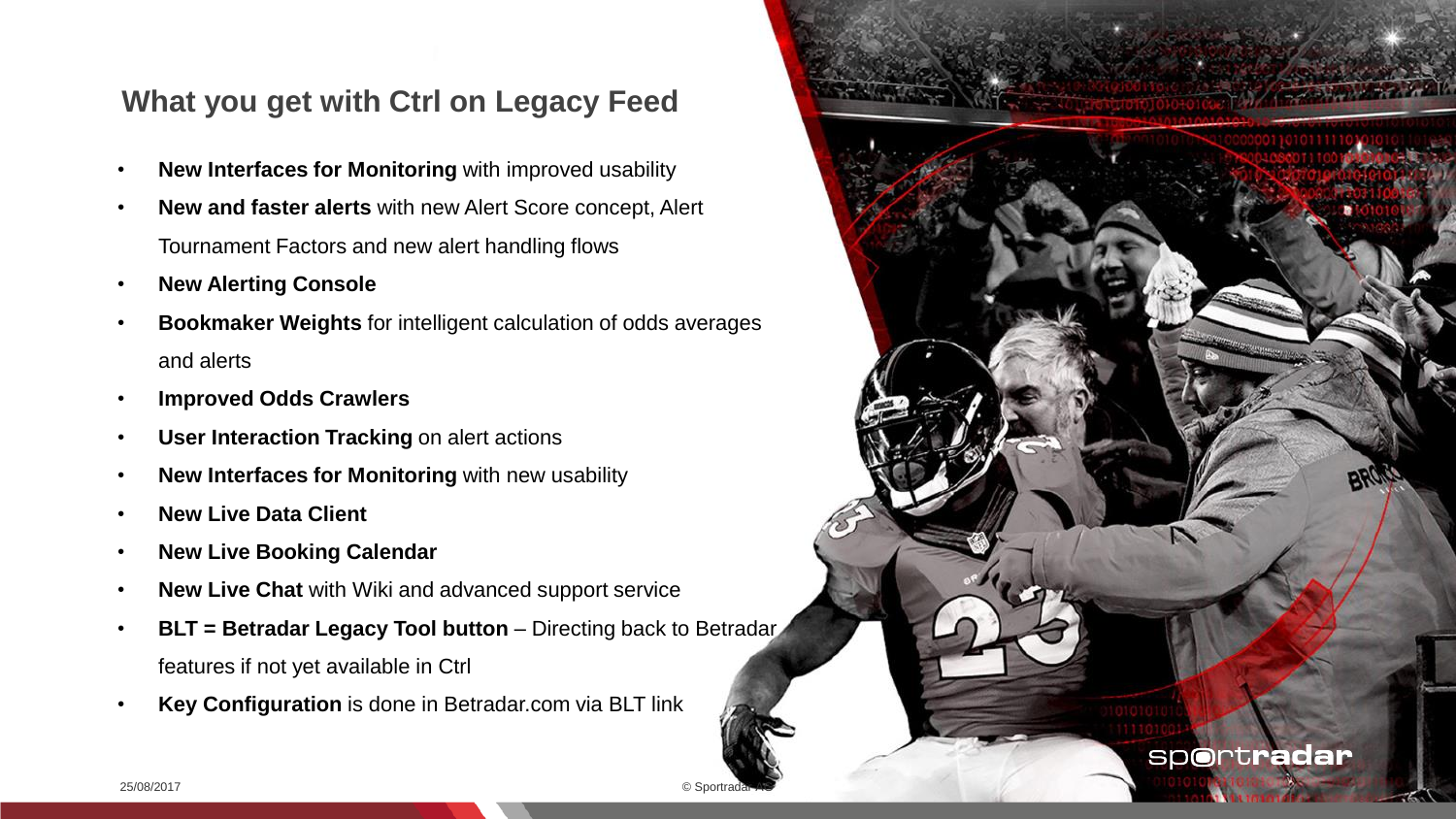## **What you get with Ctrl only on Unified Feed**

- **Odds Control**  changing odds directly in Ctrl based on the Betradar odds model, changing keys for single betting markets. Publish and Suspend events and markets inside Ctrl
- **Real Time Alerts**  Odds changes in Ctrl will instantly be triggering alerts when comparing to market, even before you save the changes (simulated alert)
- **New Bet Offer Activation Concept**
- **Template Configuration System**
- **Time based configuration** Change keys, change publication time, change granularity of multiple lines, change number of lines for multiple lines and do margin adjustment via the time line configuration.
- **Market Extensions** More markets on various sports
- **New Archive –** Odds and User Interaction History